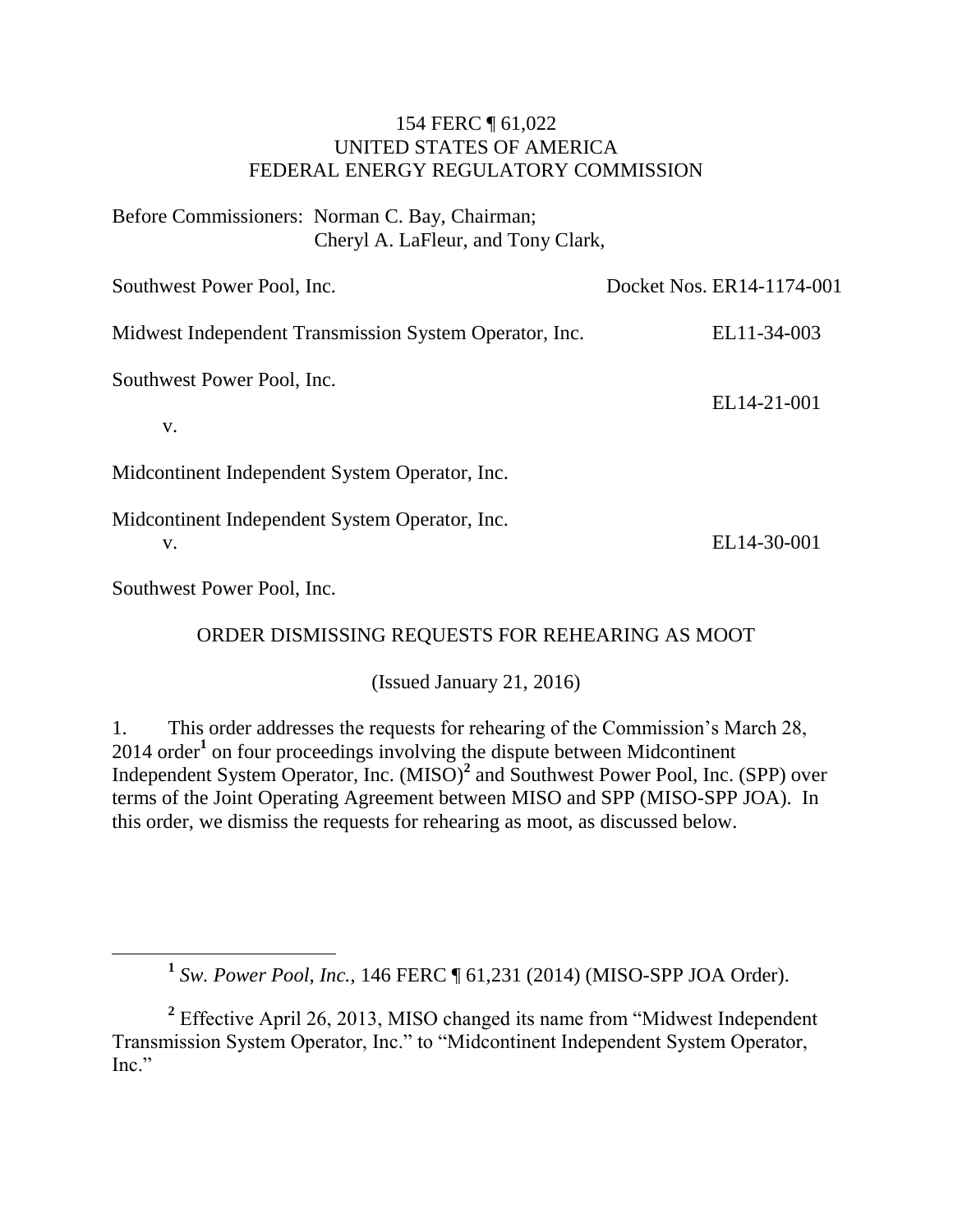# **I. Background**

2. In 2004, the Commission accepted the MISO-SPP JOA to better coordinate power flows and improve seams management between MISO and SPP. **3**

3. On January 28, 2014, SPP filed an Federal Power Act (FPA) section 206**<sup>4</sup>** complaint (SPP Complaint) in which it sought a Commission order finding that MISO is violating the MISO-SPP JOA and the SPP Open Access Transmission Tariff (SPP Tariff), and requiring MISO to compensate SPP under the SPP Tariff for MISO's use of the SPP transmission system for real-time energy transfers between MISO Midwest and MISO South following the integration of the Entergy Operating Companies**<sup>5</sup>** into MISO on December 19, 2013.<sup>6</sup> Concurrent with the SPP Complaint, SPP also filed an unexecuted service agreement to assess charges for MISO's use of the SPP transmission system for the transfers between MISO Midwest and MISO South (SPP Service Agreement).**<sup>7</sup>** On February 18, 2014, MISO filed an FPA section 206**<sup>8</sup>** complaint (MISO Complaint) against SPP alleging that the SPP Complaint and SPP's filing of the SPP Service Agreement violate the MISO-SPP JOA and SPP's Tariff, and seeking a Commission order requiring SPP to cease sending invoices to MISO and to nullify the invoices already sent.**<sup>9</sup>**

 $\overline{a}$ **3** *See Southwest Power Pool, Inc*., 109 FERC ¶ 61,008 (2004), *reh'g denied*, 110 FERC ¶ 61,031 (2005).

**4** 16 U.S.C. § 824e (2012).

**5** Entergy Arkansas, Inc. (Entergy Arkansas); Entergy Gulf States Louisiana, L.L.C; Entergy Louisiana, LLC (Entergy Louisiana); Entergy Mississippi, Inc. (Entergy Mississippi); Entergy New Orleans, Inc. (Entergy New Orleans); and Entergy Texas, Inc. (Entergy Texas).

<sup>6</sup> Southwest Power Pool, Inc., Complaint and Request for Fast Track Processing and Motion to Consolidate, Docket No. EL14-21-000 (filed Jan. 28, 2014).

**7** Southwest Power Pool, Inc., Submission of Unexecuted Non-Firm Point-to-Point Transmission Service Agreement, Docket No. ER14-1174-000 (filed Jan. 28, 2014).

**8** 16 U.S.C. § 824e (2012).

**<sup>9</sup>** Midcontinent Independent System Operator, Inc., Complaint and Motion to Consolidate, Docket No. EL14-30-000 (filed Feb. 28, 2014).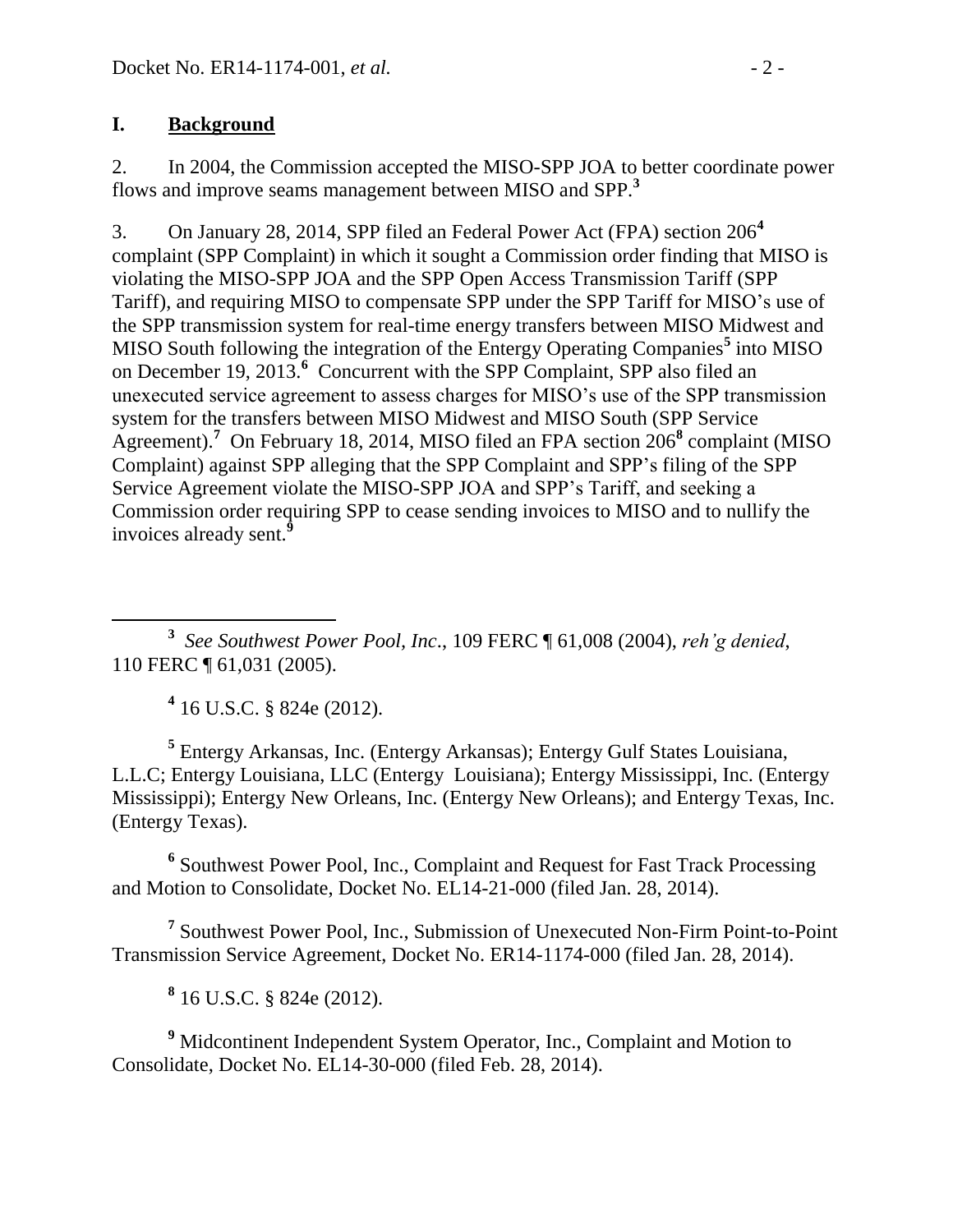4. On March 28, 2014, the Commission issued an order**<sup>10</sup>** addressing four proceedings: (1) an opinion of the United States Court of Appeals for the District of Columbia Circuit (D.C. Circuit) vacating and remanding Commission orders interpreting section 5.2 of the MISO-SPP JOA;<sup>11</sup> (2) the SPP Complaint; (3) the MISO Complaint; and (4) the SPP Service Agreement. In the MISO-SPP JOA Order, the Commission accepted for filing the SPP Service Agreement, suspended it for a nominal period, and made it effective January 29, 2014, subject to refund. In addition, the Commission consolidated the four proceedings and established hearing and settlement judge procedures.

# **II. Requests for Rehearing**

5. MISO, MISO Transmission Owners, **<sup>12</sup>** and Entergy Services, Inc. (Entergy Services) seek rehearing of the MISO-SPP JOA Order. MISO Transmission Owners argue that the Commission erred in establishing hearing and settlement judge proceedings in response to the MISO-SPP Remand rather than instituting a paper hearing or alternative administrative process. Entergy Services argues that the Commission accepted the SPP Service Agreement even though the *Mobile-Sierra* doctrine requires it to consider the terms of the MISO-SPP JOA, which contradict with the implementation of the SPP Service Agreement. MISO argues that the SPP Service Agreement is a nonconforming agreement and that the MISO-SPP JOA Order improperly makes MISO a

 **<sup>10</sup>** *Southwest Power Pool, Inc.*, 146 FERC ¶ 61,231 (2014) (MISO-SPP JOA Order).

**<sup>11</sup>** *Southwest Power Pool, Inc. v. FERC*, 736 F.3d 994 (D.C. Cir. 2013).

<sup>12</sup> The MISO Transmission Owners in this proceeding are: Ameren Services Company, as agent for Union Electric Company; Ameren Illinois Company; Big Rivers Electric Corporation; City Water, Light & Power (Springfield, IL); Cleco Power, LLC; Dairyland Power Cooperative; Duke Energy Corporation for Duke Energy Indiana, Inc.; Entergy Arkansas, Inc.; Entergy Louisiana, LLC; Entergy Mississippi, Inc.; Entergy New Orleans, Inc.; Entergy Texas, Inc.; Great River Energy; Hoosier Energy Rural Electric Cooperative, Inc.; Indiana Municipal Power Agency; Indianapolis Power & Light Company; Michigan Public Power Agency; MidAmerican Energy Company; Minnesota Power (and its subsidiary Superior Water, L&P); Montana-Dakota Utilities Co.; Northern Indiana Public Service Company; Northern States Power Company, a Minnesota corporation, and Northern States Power Company, a Wisconsin corporation, subsidiaries of Xcel Energy Inc.; Otter Tail Power Company; Prairie Power Inc.; South Mississippi Electric Power Association; Southern Illinois Power Cooperative; Southern Indiana Gas & Electric Company; Southern Minnesota Municipal Power Agency; and Wabash Valley Power Association, Inc.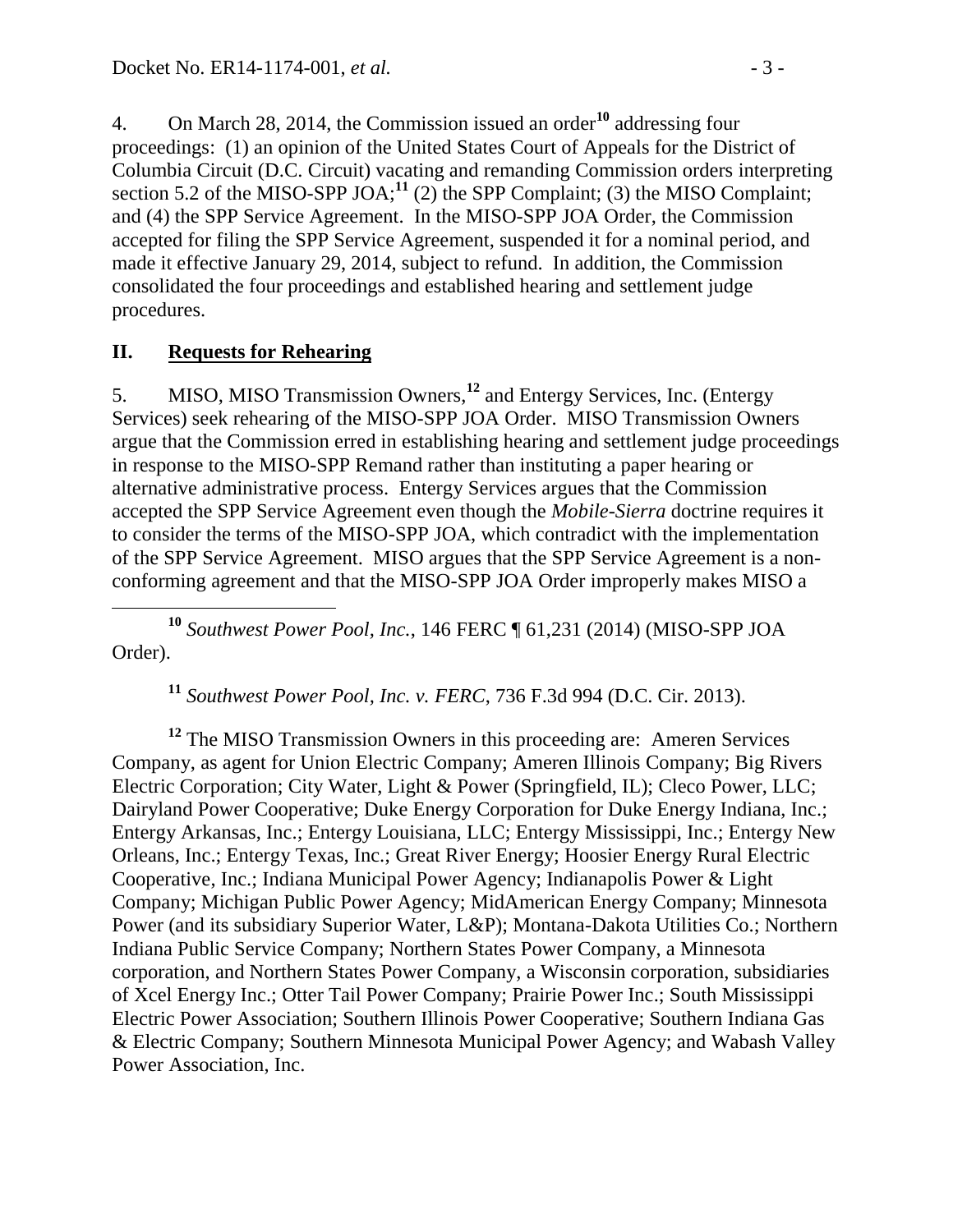transmission customer of SPP, which departs from long-standing Commission policies and precedent without explanation. Additionally, MISO asserts that there is no legal basis for the unreserved use penalties charged under the SPP Service Agreement. MISO Transmission Owners also take issue with the length of the suspension period, arguing that it should have been for the maximum five month period rather than a nominal period of one day. Entergy Services further argues that refunds would not be an adequate remedy for the charges incurred under the Service Agreement, and therefore the Commission should reverse its decision to accept the SPP Service Agreement.

6. On May 13, 2014, SPP filed an answer to the requests for rehearing filed by MISO, Entergy Services, and the MISO Transmission Owners.

7. On November 7, 2014, MISO filed a motion for expedited consideration of its request for rehearing the MISO-SPP JOA Order. Wisconsin TDUs**<sup>13</sup>** and the Organization of MISO States filed answers in support of MISO's motion, and SPP and the SPP Transmission Owners**<sup>14</sup>** filed answers in opposition to MISO's motion. MISO filed an answer to SPP's and the SPP Transmission Owners' answers.

## **III. Settlement Agreement**

8. On October 13, 2015, the Settlement Parties**<sup>15</sup>** filed a settlement agreement that would resolve all issues set for hearing in the MISO-SPP JOA Order

 $\overline{a}$ **<sup>13</sup>** In this proceeding, the Wisconsin TDUs are: Madison Gas & Electric Company and WPPI Energy.

**<sup>14</sup>** In this proceeding, the SPP Transmission Owners are: Kansas City Power & Light Company and KCP&L Greater Missouri Operations Company; American Electric Power Service Company on behalf of Public Service Company of Oklahoma and Southwestern Electric Power Company; City Utilities of Springfield, Missouri; Lincoln Electric System; Omaha Public Power District; The Empire District Electric Company; Westar Energy, Inc.; Sunflower Electric Power Corporation; Mid-Kansas Electric Company, LLC; Nebraska Public Power District; and Oklahoma Gas & Electric Company.

**<sup>15</sup>** In addition to MISO and SPP, Associated Electric Cooperative, Southern Company Services, Inc., on behalf of Alabama Power Company, Georgia Power Company, Gulf Power Company, and Mississippi Power Company, the Tennessee Valley Authority, Louisville Gas and Electric Company and Kentucky Utilities, PowerSouth Energy Cooperative, and NRG Energy, Inc. (NRG) are parties to the Settlement Agreement. The parties to the Settlement Agreement outside of MISO, SPP, and NRG are collectively referred to as the Joint Parties.